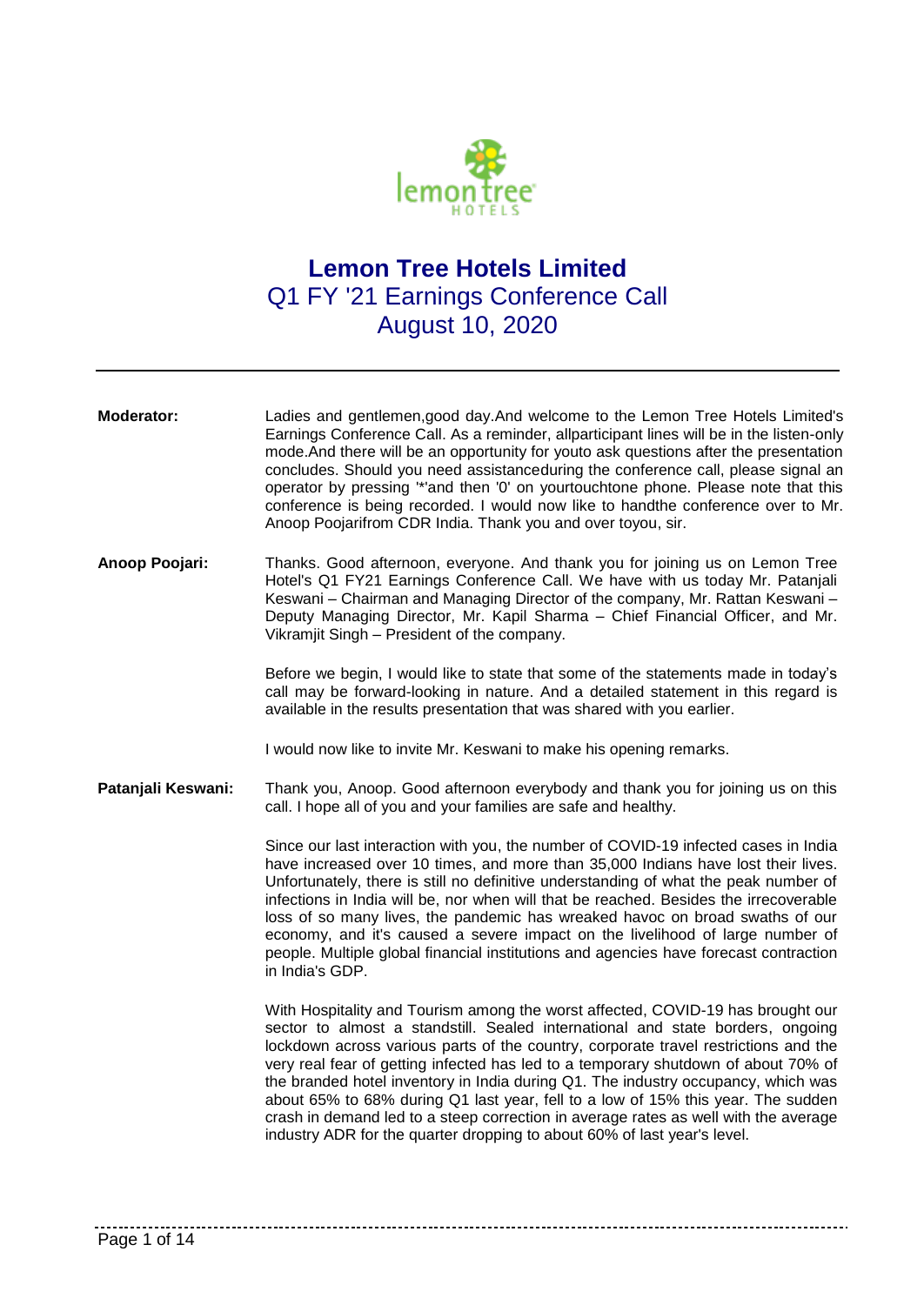

This combined impact resulted in massive losses for the hospitality industry as operating expenses remains mostly fixed due to the nature of the business. The absence of any major relief from the government, unlike in most other countries, to a sector, which provides about 8% of the employment in India has made survival even tougher. As a result of all this, short-term demand destruction, consequent rate reductions and absence of meaningful support etc.,Lemon Tree's prime focus in Q1 was to variablize the fixed expenses as much as possible and defer all discretionary and non-essential expenditure.

So, I am glad to share with you that we've succeeded in ensuring our aggregate operating expenses are brought below our operating revenues in Q1. In the quarter gone by, our revenue from operations stood at Rs. 40.7 crore versus Rs. 140.9 crore during the same period last year. Our operating expenses, including corporate expenses, came down by about 62% to Rs. 36.3 crore in this quarter, as compared to Rs. 96.2 crore in Q1 FY 20, hence we were able to record a positive net EBITDA of Rs. 7.5 crore in Q1 FY 21 which was 83.8% lower than the Rs. 46 crore which we achieved in Q1 FY 20. Our EBITDA margins stood at 17.1% for this quarter versus 32.7% in Q1 last year.

More importantly, we achieved this control over expenses while ensuring that about 71% of our owned/leased inventory was kept operational. I would like to point out that once you shut a hotel, it is very difficult to open it, you lose staff, hotel deteriorates, so this was the intention of keeping inventory open which was very important. Our occupancy in our operating hotels was 40.4% versus 77.5% during the same quarter last year. Our ADRs dropped by 34.4% to Rs. 2,625 from Rs. 4,002 in Q1 last year.

The key source of our business during Q1FY21 were Indians opting for institutional quarantine, business continuity planning teams of global IT major who occupied many of our rooms in Hyderabad, Bangalore and Pune, and on-duty doctors and paramedical staff who were advised to isolate themselves from their families. We have also tied-up with two leading healthcare chains to increase their operational capacity by converting two of our hotels into healthcare facilities for asymptomatic patients. From June onwards, we have also been very encouraged to see a significant pickup in online bookings primarily from the SME sector and the staycations.

I am very pleased with the efforts of our teams who have not only borne a huge personal risk by continuing to work on the front line, but also remain tightly focused on controlling costs without compromising on quality. We implemented multiple cost rationalizing exercises across our hotels and corporate offices, which resulted in a 62% reduction in our total operating expenses. In fact, on the same hotel's basis, our operating expenses reduced by 71% versus Q1 last year. We achieved a 47% reduction in our manpower expenses without laying off any employee from our payroll. Our leadership teams took pay cuts ranging from 50% for managers going up to 100% at the CEO level.

We have continued to pay salaries to all our permanent employees below manager level, which constitute over 80% of our workforce. We were also able to achieve a 57% reduction in power/fuel expenses, and reduced our cost in Q1 this year to 24.5% of food and beverage sales from 38.9%in Q1 last year. Similar efforts have also gone into all other expenses. Going forward, we plan to stay focused on our operating costs to ensure we stay positive at the net EBITDA level.

In fact, invoking the law of unintended consequences, many of our cost optimization measures will be permanent in nature, which will lead to a minimum net EBITDA margin expansion of 500 bps to 700 bps when things get back to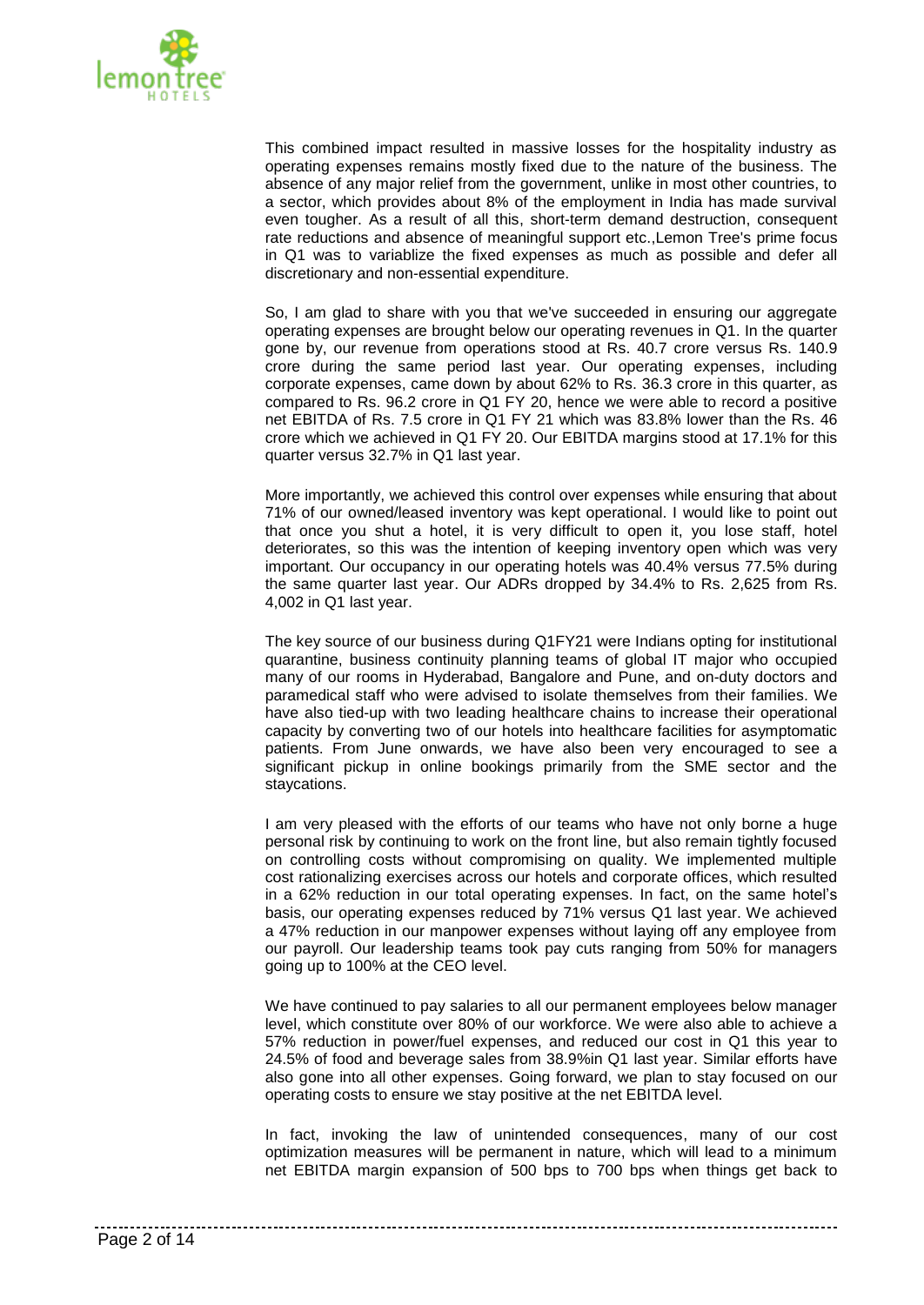

normal. From the liquidity perspective, we have already received the first tranche of Rs. 175 crore with the issuance of CCPS to APG. There is an additional commitment of Rs. 125 crore which we will call for as and when the need arises. The plan to raise Rs. 150 crore in Lemon Tree, which has already been approved by the Board, is also underway.

Excluding this additional Rs. 275 crore, we currently have sufficient cash in the company, about Rs. 225 crore to meet our total expenses, including debt obligations for the next four quarters, assuming the worst-case basis of current levels of occupancies in ADRs with lockdowns, travel restrictions, etc., continuing till the end of Q1FY '22.

As the hospitality industry prepares for this new normal, the safety of our guests and employees remains of utmost important to us. Since the beginning of the lockdown, we had implemented a very large number of SOPs, covering all aspects, including our guests, employees and vendor partners. In all hotels where our rooms are being offered for institutional quarantine, all our housekeeping employees are provided with Personal Protective Equipment suits to attend and engage with guests. We have also launched a health and hygiene program named "Rest Assured" in collaboration with Diversey, a global leader in providing smart sustainable cleaning and hygiene solutions. They provide us with U.S. approved EPA safechemicals, operating checklists and training material for our staff and at the hotels. They have also launched contactless dining in some of our hotels on the pilot basis. Going forward, we believe that these initiatives will instill confidence and trust in the mind of our stakeholders.

In June, there has been a gradual lifting of curbs on hotel operations that are under Unlock 3.0. Hotels are now allowed to operate in almost all the states. We are hopeful that the hospitality industry will begin to see the green shoots of demand recovery from H2 FY 21 onwards. And as I have mentioned earlier, there is already a visible pickup in retail demand from online channels. By the way, it is about 300 rooms a day now, it was 75 rooms a day in April. We have also witnessed demand pickup from airline crews as airline operations have also resumed partially. Our sales team has launched a variety of staycation programs for families who want to spend weekends in our hotel. We also plan to tie up with more healthcare chains to let our rooms we used as healthcare facilities.

To summarize, we are looking at future optimistically. While we are currently operating at sub-optimal levels, in the near-term there should be a gradual bounce back as travel restrictions get eased and broader consumer sentiment gets restored. We are confident that our fundamentally strong business model, significant liquidity and our established brand in the hospitality industry will help us successfully weather these challenging times.

On that note, I come to the end of our opening remarks and would like to now ask the moderator to open the line for question and answers.

- **Moderator:** Thank you very much. Ladies and gentlemen, we will now begin the question and answer session. We take the first question from the line of Nihal Jham from Edelweiss. Please go ahead.
- **Nihal Jham:** Sir, I have three questions from my side. The first one was specifically on our cost control, which is definitely commendable, where we have managed to be EBITDA and cash flow positive in this challenging quarter. In our last interaction, you did mention that the focus was, I think, to bring your fixed cost to say around 20% of revenues. And you meant to bring down the variable cost around 8% to 9% of revenues for this year. I just wanted to check again that after a quarter of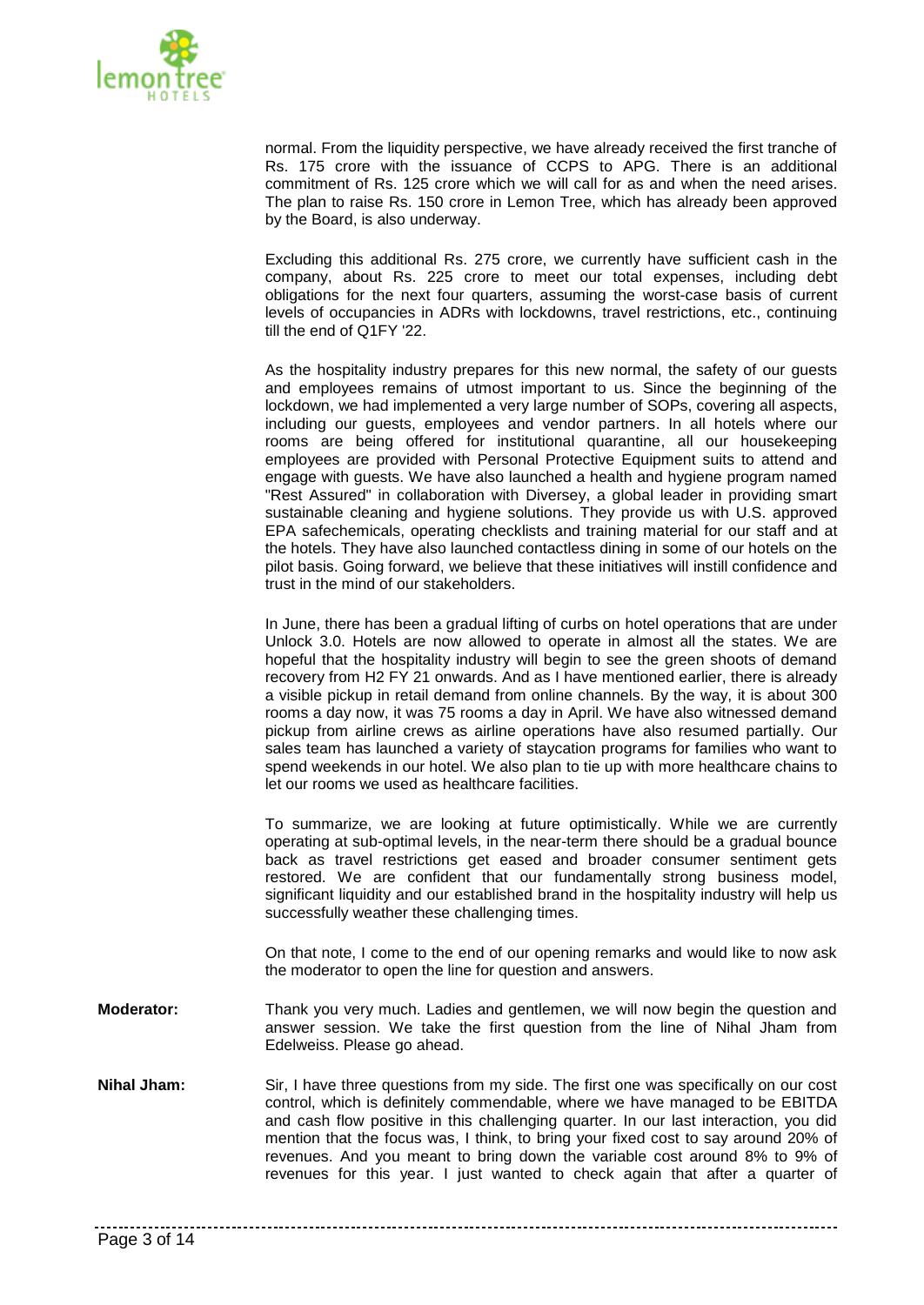

implementing these initiatives, is that the target that we are still working? Or there is an increase or a change in that?

**Patanjali Keswani:** So,if you typically look at our hotels,after corporate expenses and lease rentals, our EBITDA margins are normally in the mid-30s, depending if it's peak season it could be 40% to 42% and in summer when it's lower occupancies and ARRs, it could beearly 30%. Let us assume illustratively, that the cost for Rs. 100 of revenue in, say, one year ago, our cost was, say, Rs. 65. About 75% of the Rs. 65 is fixed, which is about Rs. 50. So, assume when you are normally doing a revenue of Rs. 100, your fixed cost is Rs. 50 and your variable cost is Rs. 15. What we really did was we looked at variablizing these fixed costs to the maximum extent possible.

> I will give you an actually amazing example. We had over 5,000 staff, about one staff per room for our 5,200 rooms. Currently it is being run with 2,600 staff. And I admit that some services have reduced, but our reckoning is that when things come back to normal, we will not need more than 4,200 staff, which means 1,000 staff have attrition.Our business has plenty of attrition, we will save a minimum of Rs. 45 crore when things come back to normal. I am just giving you an instance. Similarly, air conditioning, pumps, using heat exchangers, we have massively reduced our current fuel expenses to a large extent. And therefore, from that 50% we have brought our fixed costs down by roughly 70%, which is why now the fixed costs are about 15%.

- **Nihal Jham:** If I could just proceed on my second question,I have noticed, our CAPEX cost guidance was around Rs. 850 crore in Q4, and in this update we are saying that it will be Rs. 1,000 crore for the same three properties. I just want to understand the reason for that increase.
- **Patanjali Keswani:** Well, Kapil, can you explain that? Because I think he has put it in, what is the reason?
- **Kapil Sharma:** The increase in CAPEX cost is primarily due to Mumbai International Hotel where, there are some disruption in between and some revision in this capital cost. As earlier, we were discussing to incorporate 577 rooms and now it is 669 rooms, so the difference is incorporating increased number of rooms.
- **Nihal Jham:** Sure, sir. That's helpful. Sir, last question from my side. Just on a longer term, assuming the recovery, as you said, is 18 to 24 months away. So, is our thought that you want to focus on cost control and wait it out till things normalize? Or do we want to try opening up certain meaningful alternative revenue streams in these 24 months? How do you see yourself approaching this?
- **Patanjali Keswani:** We have assumed a worst-case scenario; we are assuming that current levels of occupancy will be continued for at least another six months. As we are in midmarket domestic segment, our 85% of business is domestic travel, hence once the cure comes, domestic travel will start meaningfully.I reckon that till a vaccine comes or some level of herd immunity, international travel will be very muted. That's my estimate. International travel is about 8% to9% in our revenues. Meetings, incentives, conferences which is another 5% odd, in my opinion, will be again muted, it will not be zero, but it will be maybe half of what it should be. I am trying to explain that I see a gradual recovery, we are now doing 1700 rooms a day from about 1,500 rooms when we closed Q1, so accordingly, my expectation is that it will gradually pick up. As far as cashflow perspective we will plan as per current performance. My expectation is that domestic travel will definitely bounce in the next six to nine months, international travel will take a minimum of a year, or a year and a half and meetings, incentives, conferences will take a year. As number keeps changing, we are just being extra cautious and prudent.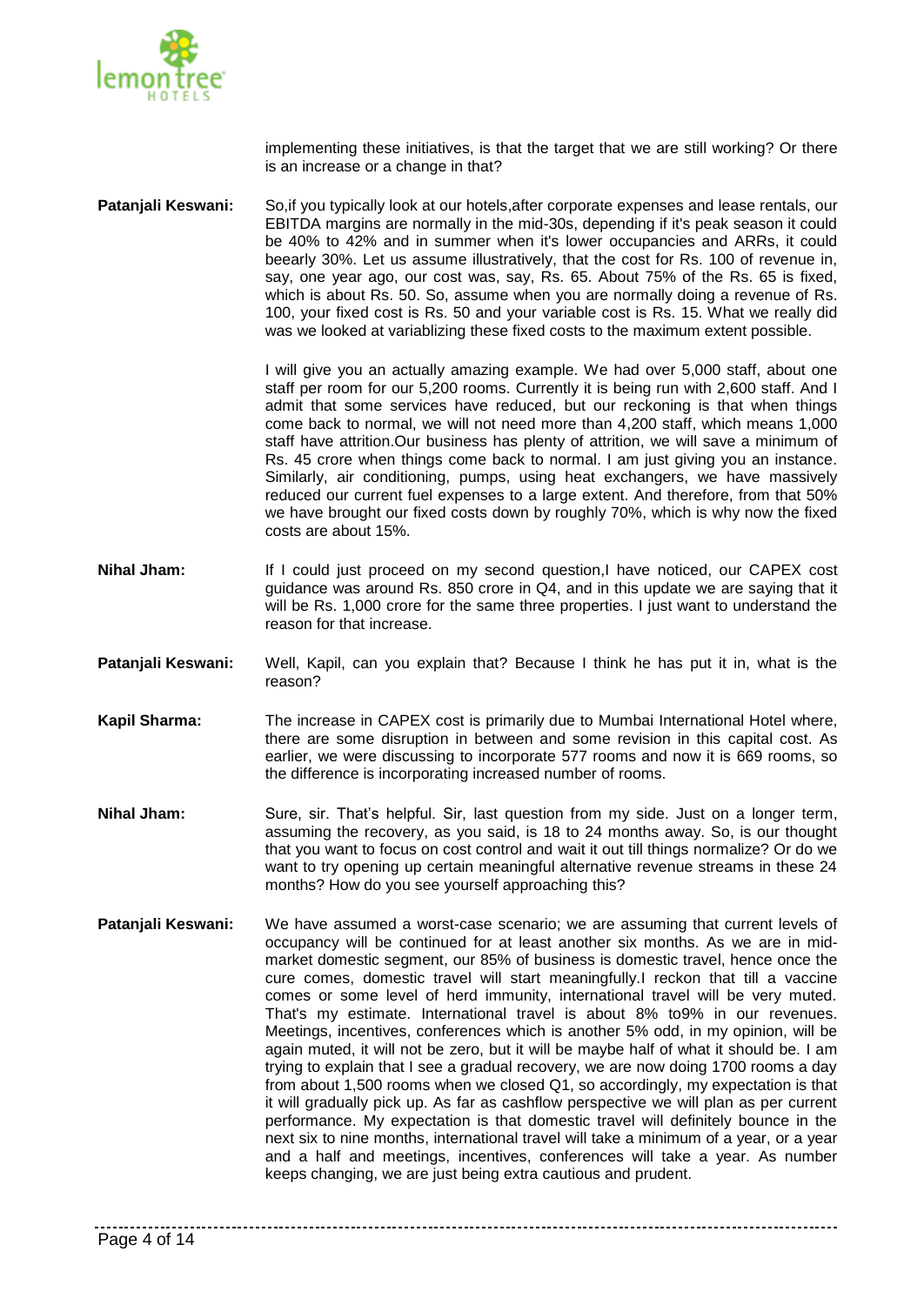

- **Moderator:** Thank you. We take the next question from the line of Deepika Mundra from JP Morgan. Please go ahead.
- **Deepika Mundra:** I hope you are doing well. Just wanted to check on the deal with APG. I think you mentioned last time that you will transfer some assets to APG at the end of 2022. Have you identified which are those assets that are expected to be transferred? And just wanted to get an update on your debt position. So what will be the current debt outstanding? And do you have any more leeway to raise further debt? Thank you.
- **Patanjali Keswani:** We are not planning to raise any further debt, because we have raised capital. See, let me explain something. Our gross debt still remains the same, roughly. Our net debt, it may have gone up a little bit because of this moratorium. But our intent is that within the next six months, we have currently about Rs. 225 odd crore of cash, we have Rs. 125 crore with APG and Rs. 150 crore in our rights-issue, which brings us to Rs. 500 crore. So when that happens, obviously, our net debt will drop substantially.

The way we look at it is that 70% to 75% of the debt resides in the joint venture with APG. And so when we talked to APG, any way we were earlier also telling them that we wanted to move more assets off our balance sheet and transfer it to the AssetCo. the reason then was that in some cities we have hotels which are mostly by joint venture and hotels owned by Lemon Tree. So, for synergies and cost distribution, it becomes difficult if there are two different companies. So, for example, Hyderabad, Bangalore, Pune, Delhi, these are cities where we would like to look at transferring our assets any way, to go asset light. Plus, APG is a very large pension fund, who would obviously look at a yield. So, the reason we are doing this after two years is, we will be in a better position and then we can valueour assets in the joint venture when we transfer these assets.

- **Deepika Mundra:** Right. That's very clear. I just wanted to understand as to if there are any specific hotels that were already identified or will this be decided at a later date?
- **Patanjali Keswani:** No, it will be from these cities basically. For example, in Bangalore we own five hotels, where the joint venture owns four and the Lemon Tree Premier in the city center by Lemon Tree; similarly, in Delhi, there is Red Fox. Similarly, in Pune there is Lemon Tree Hinjewadi. So, there are multiple; in Hyderabad there is Red Fox Hi-Tech City. So,these are owned by Lemon Tree, but all the other hotels are owned by joint venture. So, for us to distribute even administrative expenses and so on, it would make sense to put it all together in one entity.
- **Deepika Mundra:** Okay. And sir, if I may just ask one more question, given that you have opted for the moratorium, could you just outline your debt repayment schedule for FY 2021- 2022?
- **Patanjali Keswani:** It would be the same. Kapil, will you answer that?

**Kapil Sharma:** The repayment which were due in the first six month, have been postponed as tenor is extended because of moratorium, In FY21, our repayment which was earlier roughly Rs.100 crores has now reduced to Rs. 50 crores for the remaining period and for FY22 is around Rs. 105 crores.

**Patanjali Keswani:** What we are looking at very clearly is, every month and every quarter you will find that our EBITDA keeps improving. So, what you have seen in the lockdown month,

.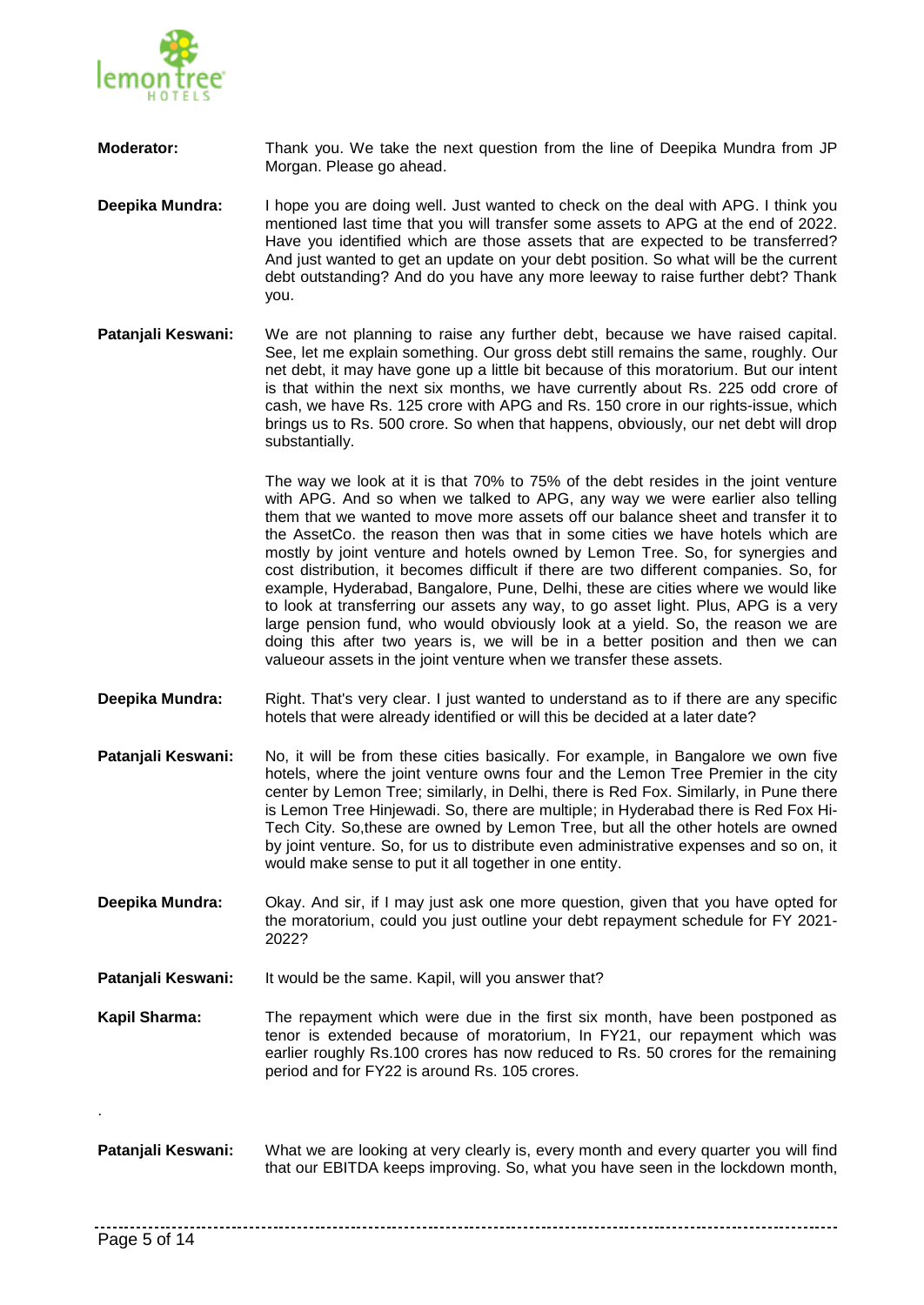

which was the worst quarter, was positive EBITDA. Now Q2 will also be a positive EBIT, though not significantly better than Q1 because we still have fear in this crisis. But in Q3 and Q4, you will find the EBITDA numbers will constantly improve. And so we have worked that out. That's why we feel Rs. 500 crore is enough till next two and half years, three years.

- **Deepika Mundra:** So, essentially, I guess, I mean, on an operating basis there is no cash burn right now, it's just that your interest cost needs to be taken care of, correct?
- **Patanjali Keswani:** Yes, but our EBITDA is improving every month, that's the broad point. If you seein our investor presentation, you will find that in April we made no money, May we made some, June we made more, and July we will make more, and so on and so forth. So it's an improving trend broadly.

**Moderator:** Thank you. The next question is from the line of Archana Gude from IDBI Capital. Please go ahead.

- **Archana Gude:** I have three questions. Sir, from April to June we reported healthy pickup in the occupancy,however the ADR has been stagnant. I do understand, because the services are for quarantine and medical staff. But sir, when do you expect some meaningful improvement on this front?
- Patanjali Keswani: Our ADR dropped by about 30%-31%. But because we added the Keys Hotel, where Keys Hotels ARR is significantly lower than Lemon Tree. On a consolidated basis, our ARR came down 34.4% and the ARR for same hotels was down about 30%-31%. Now, with these hotels that are not getting their regular customers that we normally get. So, I would reckon that 80%-85% of our customers are quarantine guests, these healthcare workers where we give very, very good rates to doctors and paramedical staff. The rates even for the staycation is low. So you will find in the next six months when we start substituting these customers with our regular customers, the ARR will rapidly climb back. For example, we had not opened Udaipur in Q1, we had shut it down. We opened it about two weeks ago, and while it is doing very few rooms, 8, 10 rooms a day, it is still doing Rs. 14,000 ARR, So, this will happen gradually, you will see it in Q2 not so much,Q3 definitely and Q4 very clearly to be better.
- **Archana Gude:** Which are the cities which are showing early signs of recovery? Like how the rest of the markets are behaving?
- **Patanjali Keswani:** So, if you go to our Slide 13 of our presentation, you will find that Delhi which was doing 39% in Q1 is now doing about 55%to60%Gurugram is still muted, Hyderabad is about the same, Bangalore is doing better. So, the main cities where we have most of our hotels are doing occupancies north of 40%. Which is why I told you we are now doing 1,700 rooms instead of 1,500. We are doing 200 more rooms a day.
- **Archana Gude:** Okay. And sir lastly, in the presentation it is mentioned that we would be adding 20 new hotels by CY'22. So, should we pencil in some kind of delay in the inventory addition, given the current scenario?
- **Patanjali Keswani:** Certainly. So what we are doing is, you see, our intention was to open it in end of calendar 2021, which is middle to end of Q3FY '22. However, for the last five months, basically hardly any work has been done. We have talked to Shapoorji Pallonji and we have said the expenditure today is still not significant to build this project, because we are building the shell. We are spending Rs. 2crore a month, every month to continue building the Mumbai International Airport. and we reckon that the delay will be, we will take a call in December, based on what we see. Our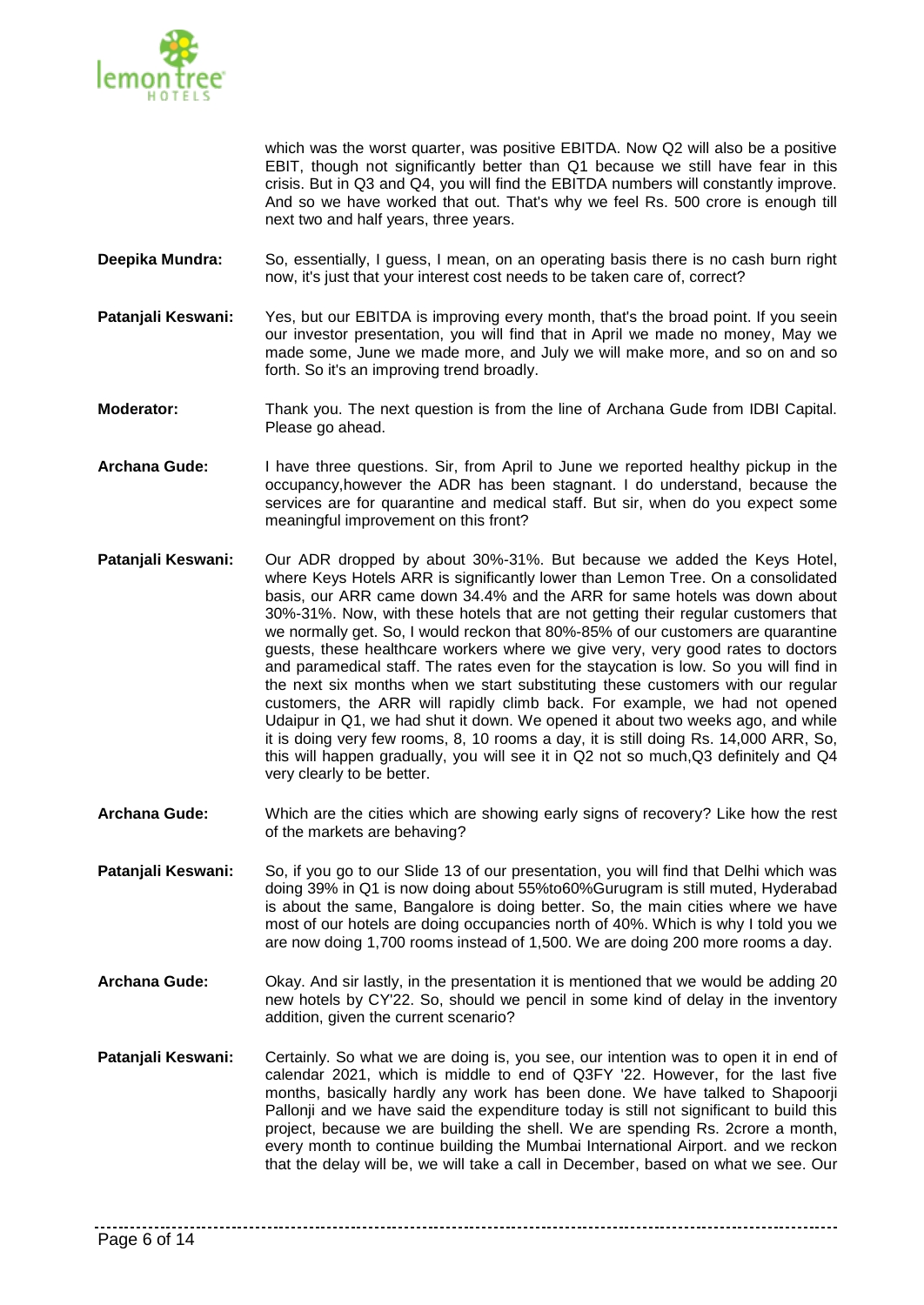

current hotel, our new hotel in Bombay, the Lemon Tree premier is already doing 60% occupancy. And not so bad in ARR, it's close to Rs. 4,000.

So, the whole point is that if we see Bombay is recovering, and it normally recovers first after now it's in odd zone, we will accelerate it. So we have kept the project on, with an expectation that it will be delayed by six to nine months. But the call we will take in November to December.

- **Archana Gude:** Sure, sir. If I can squeeze in one more question. Sir, given the weak business environment, what is the outlook on the corporate rates for next year when it will come for renewal?
- **Patanjali Keswani:** So here is what I think will happen. Speaking on behalf of the hotel industry, my big concern is that about 50% of hotels in India are in danger of getting sick in the next six months because of leverage and liquidity. So my real concern is that short-term demand disruption of the next 6 to 12 months, without an extension of the moratorium, will certainly lead to permanent supply disruption in the next few years. So what does that mean? It means that I expect, and I am speaking based on little that I know, that there will be a 10% to 25% reduction in supply in India in the branded hotel space by next year. If that happens, I reckon that the hotels that remain, I don't see a big drop in prices.So this October, maybe the pricing will remain the same or may go down marginally compared to last year, the corporates. But next October certainly it will bounce, and it will bounce significantly.
- **Moderator:** Thank you. We take the next question from the line of Vinod Bansal from Franklin Templeton. Please go ahead
- **Vinod Bansal:** Sir, just on the debt side only,sorry I missed the early part of the call so I might be repeating the question. You have Rs. 100 crore total repayment due, out of which the first six months would be in moratorium, so Rs. 50 crore will be payable this year in cash repayment of the debt broadly.What interest is payable? Is interest also a part of moratorium or that is fully payable?
- **Patanjali Keswani:** The moratorium for interest is only for six months, and in the seventh month we have to pay it, in fact,at the end of the sixth month. Whereas, the repayment of the principal,that Rs. 50 crore will be added to our loan tenure. So, our loans are typically 11 to 13 years away, and this Rs. 50 crores will be paid after 11 years. So the interest will be paid at the end of the moratorium, but Rs. 50 crores principal will be paid after 10 to 12 years.
- **Vinod Bansal:** So, basically for interest you get a six-month relief, so to speak?
- Patanjali Keswani: Currently, yes. But we are waiting for what happens with the KV Kamath Committee and so on, what they recommend for the hotel sector.
- **Vinod Bansal:** And from what we understand today, in the seventh month you have to pay for the seventh month and also for the first six months straight away, in the seventh month directly?
- **Patanjali Keswani:** That is correct. So, what we are doing, Vinod, as I explained earlier, we have done an assessment that assuming that we make this current level of EBITDA, say, Rs. 5 crore to Rs. 10 crore a quarter, and this goes on for something like 20 quarters, but on that basis, we have done our liquidity planning and that's the thought behind what we are doing.
- **Vinod Bansal:** Makes sense. So sir, what will be the total interest payment for the year FY 21?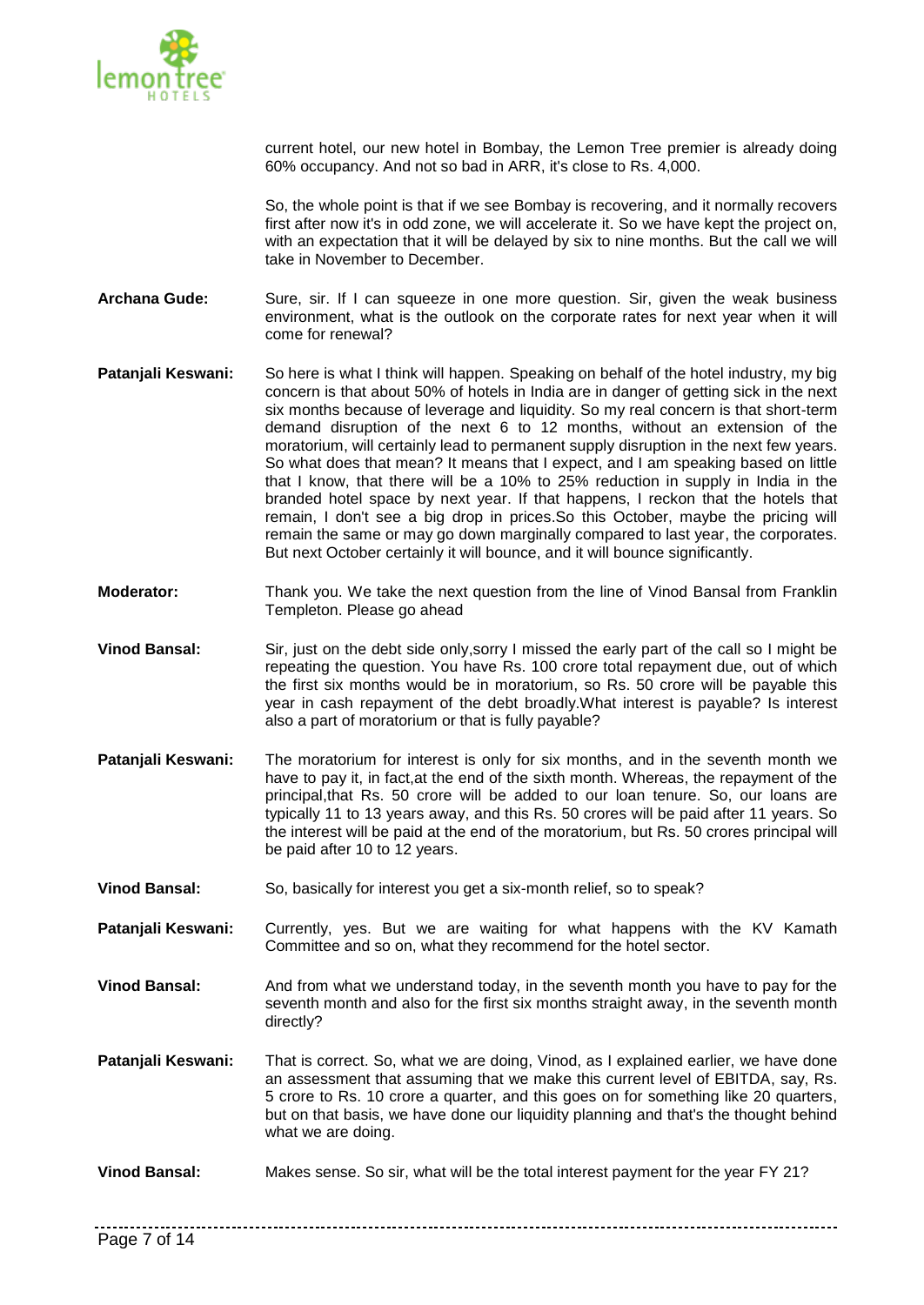

| Patanjali Keswani:   | About Rs. 180 crore, Kapil?                                                                                                                                                                                                                                                                                                                                                                                                                                                                                                                     |
|----------------------|-------------------------------------------------------------------------------------------------------------------------------------------------------------------------------------------------------------------------------------------------------------------------------------------------------------------------------------------------------------------------------------------------------------------------------------------------------------------------------------------------------------------------------------------------|
| Kapil Sharma:        | Yes. FY 21, now after moratorium, because part of the repayment has got<br>extended, so the remaining part would be roughly Rs. 50 crore.                                                                                                                                                                                                                                                                                                                                                                                                       |
| <b>Vinod Bansal:</b> | That's on the debt principal side?                                                                                                                                                                                                                                                                                                                                                                                                                                                                                                              |
| Kapil Sharma:        | Yes, that is on the principal side. Interest will be Rs. 140 crore.                                                                                                                                                                                                                                                                                                                                                                                                                                                                             |
| <b>Vinod Bansal:</b> | And the CAPEX will be what? Rs. 30-odd crore CAPEX broadly?                                                                                                                                                                                                                                                                                                                                                                                                                                                                                     |
| Patanjali Keswani:   | No, no, CAPEX will be Rs. 8 crore to Rs. 10 crore from now.                                                                                                                                                                                                                                                                                                                                                                                                                                                                                     |
| <b>Vinod Bansal:</b> | Okay. So that's about Rs. 200 crore, and you have Rs. 225 crore of cash, including<br>the Rs. 175 crore that came from APG?                                                                                                                                                                                                                                                                                                                                                                                                                     |
| Patanjali Keswani:   | Yes, we have Rs. 225 crore now, and we have Rs. 150 crore we are planning<br>some form of rights issue, and Rs. 125 crore from APG, that's another Rs. 275<br>crore.                                                                                                                                                                                                                                                                                                                                                                            |
| <b>Vinod Bansal:</b> | Yes. Just for same number for FY '22, debt repayment would be how much, what is<br>due?                                                                                                                                                                                                                                                                                                                                                                                                                                                         |
| Kapil Sharma:        | Debt repayment would be Rs. 105 crore for next financial year.                                                                                                                                                                                                                                                                                                                                                                                                                                                                                  |
| <b>Vinod Bansal:</b> | And the interest, cash payment due?                                                                                                                                                                                                                                                                                                                                                                                                                                                                                                             |
| Kapil Sharma:        | Interest would be at the similar level, roughly Rs.140 crore.                                                                                                                                                                                                                                                                                                                                                                                                                                                                                   |
| Patanjali Keswani:   | No, it will be Rs.10 crore less, because we would have paid off certain amount of<br>principal.                                                                                                                                                                                                                                                                                                                                                                                                                                                 |
| <b>Vinod Bansal:</b> | Yes, I understand. And the capex that year?                                                                                                                                                                                                                                                                                                                                                                                                                                                                                                     |
| Patanjali Keswani:   | See, the real requirement of funding in MIAL will be in the last nine months. So, if<br>we are going to open MIAL in say October 2022 or December 2022 then we will<br>really require money. Right now, it is all equity as you know. So, then we will be in a<br>position to assess whether we want depending upon how the market has<br>transformed and we can accelerate it and open it between October and<br>Decembercalendar 2022.                                                                                                        |
| <b>Vinod Bansal:</b> | Sure. Sir, I was just trying to do some math broadly around what is the cash<br>requirement next year in fiscal 2022.                                                                                                                                                                                                                                                                                                                                                                                                                           |
| Patanjali Keswani:   | No, let me explain. Suppose our EBITDA, this is not guidance, but let's assume our<br>EBITDA is x at the end of this year. that much less is required for funding the debt<br>and the interest, the principal and the interest. So we have certain assumptions,<br>which is, how much EBITDA we will make this year? How much EBITDA we will<br>make next year? And that it becomes effectively an add-on to that Rs. 500 crore.<br>And on that basis, we feel currently that we will be able to accelerate Bombay from<br>end of H1 next year. |
| <b>Vinod Bansal:</b> | Okay. Also, you have this Rs. 125 crore to be taken from APG and the Rs. 150<br>crore rights issue is there a preference one over the other? And timeline ifyou can<br>also have, for both.                                                                                                                                                                                                                                                                                                                                                     |

------------------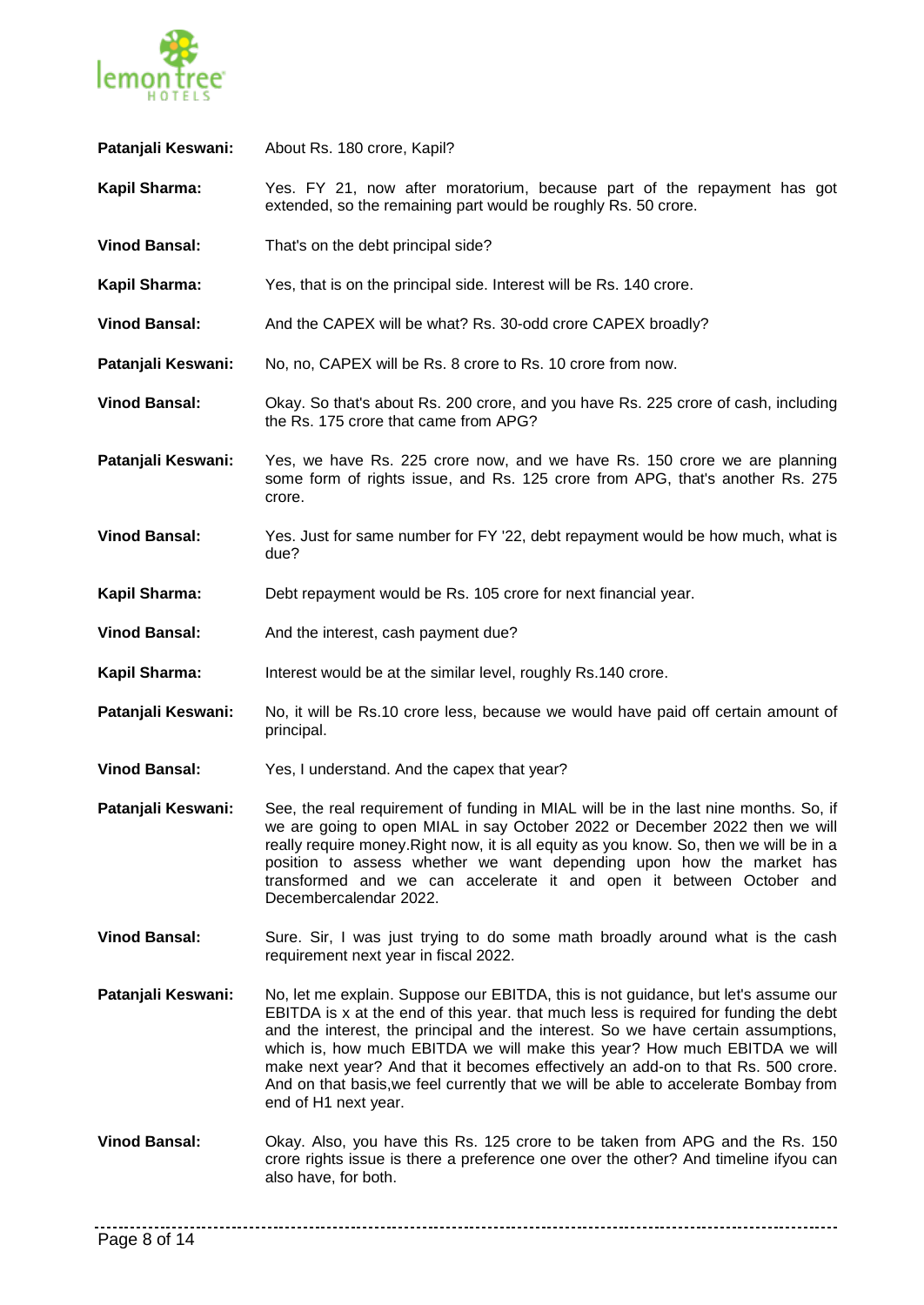

- **Patanjali Keswani:** See, we can take the money from APG anytime in the next 24 months. So, the point is, we don't want to just take money for the sake of it. So, we want to see what happens by November and December. Rights issue we will definitely do.
- **Vinod Bansal:** Any timelines do you have?
- Patanjali Keswani: Not yet. The Board has in principal approved, we are yet to get back to them and call a Board meeting in the next month and take a call, and then go ahead with it. It will take maybe about two to three months?
- **Vinod Bansal:** But that we are doing, that is for sure, right?

**Patanjali Keswani:** Yes.

- **Vinod Bansal:** Okay. And sir, I am sorry if this question was also asked, any sense on trends we are seeing now? You said 90% of the hotels we have opened up in July, what occupancies we are seeing for the operational inventory?
- **Patanjali Keswani:** Yes, so we are still doing about 37%to 38% because we have added 900 rooms. See, we have operated 3,700 rooms in Q1,in Q2 we are operating 4,600 rooms. While the rooms have gone up by 900, the occupancy has gone up by 200, but obviously we expect this is kind of advance ereputation so to speak. The new rooms we have opened, the pickup is relatively lower, but we expect that it will pick up over the next two, two and a half months.
- **Vinod Bansal:** And again, in July also,post Q2,most of it would be the same quarantine guests that you had in 1Q?
- **Patanjali Keswani:** No, in July surprisingly, quarantine reduced slightly and online picked up. So online, I think we did, Vikram, how many rooms per day did you do online, about 300?
- **Vikramjeet Singh:** Yes, we are now crossing 300 regularly.
- **Patanjali Keswani:** Absolutely. And in April how many rooms did we do online?
- **Vikramjeet Singh:** It was 70-odd rooms per day.
- **Patanjali Keswani:** Okay. So broadly, Vinod, the point I am making is that this is the change in sentiment, because quarantine is really a filler for us right now.
- **Vinod Bansal:** Right. And if you can give this number, what room rates are these 300 rooms, which is the usual normal demand coming atvis-à-vis quarantine room rates?
- **Patanjali Keswani:** Yes. So these rates would be between Rs. 2,800 to Rs. 4,500. Most would be Rs. 2,800, because if they are staycations, these are basically people who want to stay in the hotel for the weekend. They come with their wife and child and so on. So they just want a break. And so they are slight negative. But the MSME guys have started now, I think we will get about 100, 150 rooms a day from them.
- **Vinod Bansal:** Sure. Just out of curiosity, on an operational standpoint, when you have both businesses, let's say, going on, quarantine as well as the normal demand, do you have to segregate the hotels? Or you can do in the same hotel like out of 100 room hotel, 60 rooms are in quarantine, 40 are on normal guests. Is it allowed?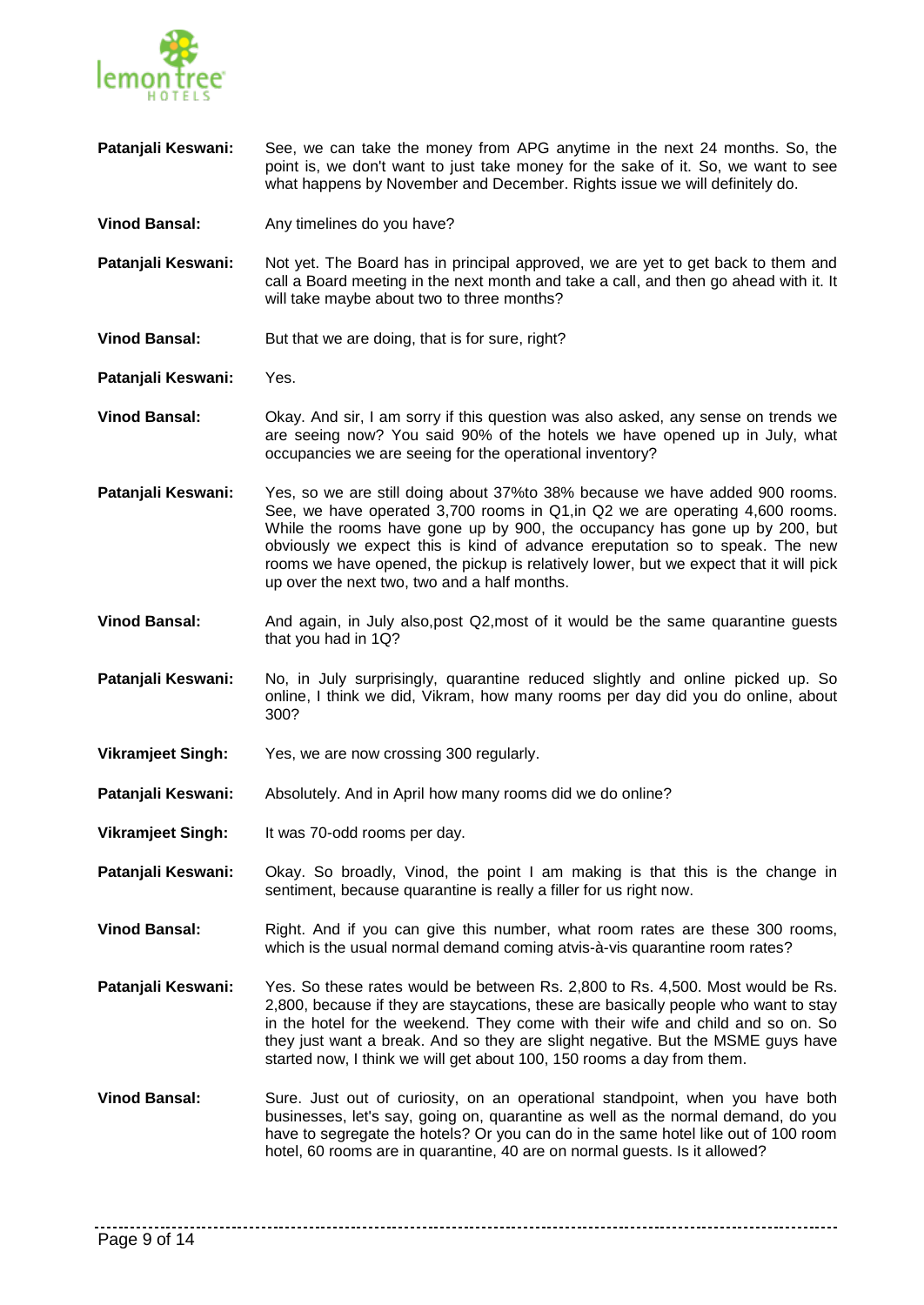

- **Patanjali Keswani:** No, it is allowed. But you see, only in some hotels like where we have two hotels together, joined together like in Hyderabad then what you can do effectively when they are joined you can take one large hotel like Lemon TreePremier Hyderabad which has 260 rooms and keep 150 rooms for regular demand, and 110 rooms for quarantine which are serviced out of Red Fox. So basically those three floors are sealed off. So, even the elevators in the Lemon Tree Premier don't stop on the floors. And all guests check in from Red Fox. So it's a peculiar thing which works for us. But we are completely segregating, and there are no hotels where there are both quarantine and regular customers. Because in most of these cities we have multiple hotels, so we have this ability to give entire hotels for quarantine.
- **Vinod Bansal:** But generally how does it work? I mean, is it a government guideline that a hotel that is being used to quarantine cannot be used at the same time for regular business?
- **Patanjali Keswani:** Guidelines are different for different cities and states and so on. But as an abundant precaution, we separate it.
- **Moderator:** Thank you.Next question is from the line of Tushar Sarda from Athena Investment. Please go ahead.
- **Tushar Sarda:** I think as a management, first I must congratulate you onreally bringing expenses under control and planning out the cash flow, that gives us a lot of confidence. My question is, this crisis is going to continue maybe for another two years or at least 12 months, 12 to 24 months. So, what is the plan on increasing the revenue? Because the business travel is not going to come back very fast.And some of the business travel may actually disappear completely. Just as you said, your expenses reduction will be permanent; some of the business travel reduction will also be permanent. So, what are the other avenues to increase the revenue?
- **Patanjali Keswani:** Okay. So let me just give you an interesting piece. Hotels have existed when there hasbeen one pandemic and two epidemics. One was the Spanish flu, one was the Asian, and one was the Hong Kong. These were all flus, right? And they all killed over 1 million people. Spanish flu, of course, killed 15 million. So what happened is amazing, in all three cases there was total pandemonium, fear for two years. And the third year, in all cases, demand bounced back. And mind you, there was no vaccine discovered, no cure, in their case it was herd immunity. The broad point I am making is, there are crises and what I feel is that any hotel company that is operating hotels two and a half years from now will be in a position where supply will have significantly reduced. Now, the question is, will demand have reduced more or less? I cannot speculate there. But I know for sure that there will be an enormous reduction in supply of branded hotel rooms in India. Number two, whichever corporates I have spoken to, all their employees are saying that they cannot go to work. If you ask me, my expectation is that from October next year you are going to see a very large amount of domestic travel,fear has to go,cure has to come, vaccine may or may not come, but it will start, there is no question in my mind. And it has always happened, always, hotels occupancies crash to 10% went back to 70% in two years.

So, we are operating on, as I said, on a prudent basis of raising cash. Now the point is, if we can bring our expenses down by 70% or 65%, I don't see. I think we can calibrate our expenses to the increase in demand and still make a fairly decent EBITDA. I don't want to comment on the amount, but I am very confident that what we have achieved in the first four and a half months from April, every month we have reduced our expenses On Page 8 of our presentation, you will find our expenses reduced every month. And this month too it has reduced further. So when revenue is on an uptake and expenses are flat or reducing, the difference is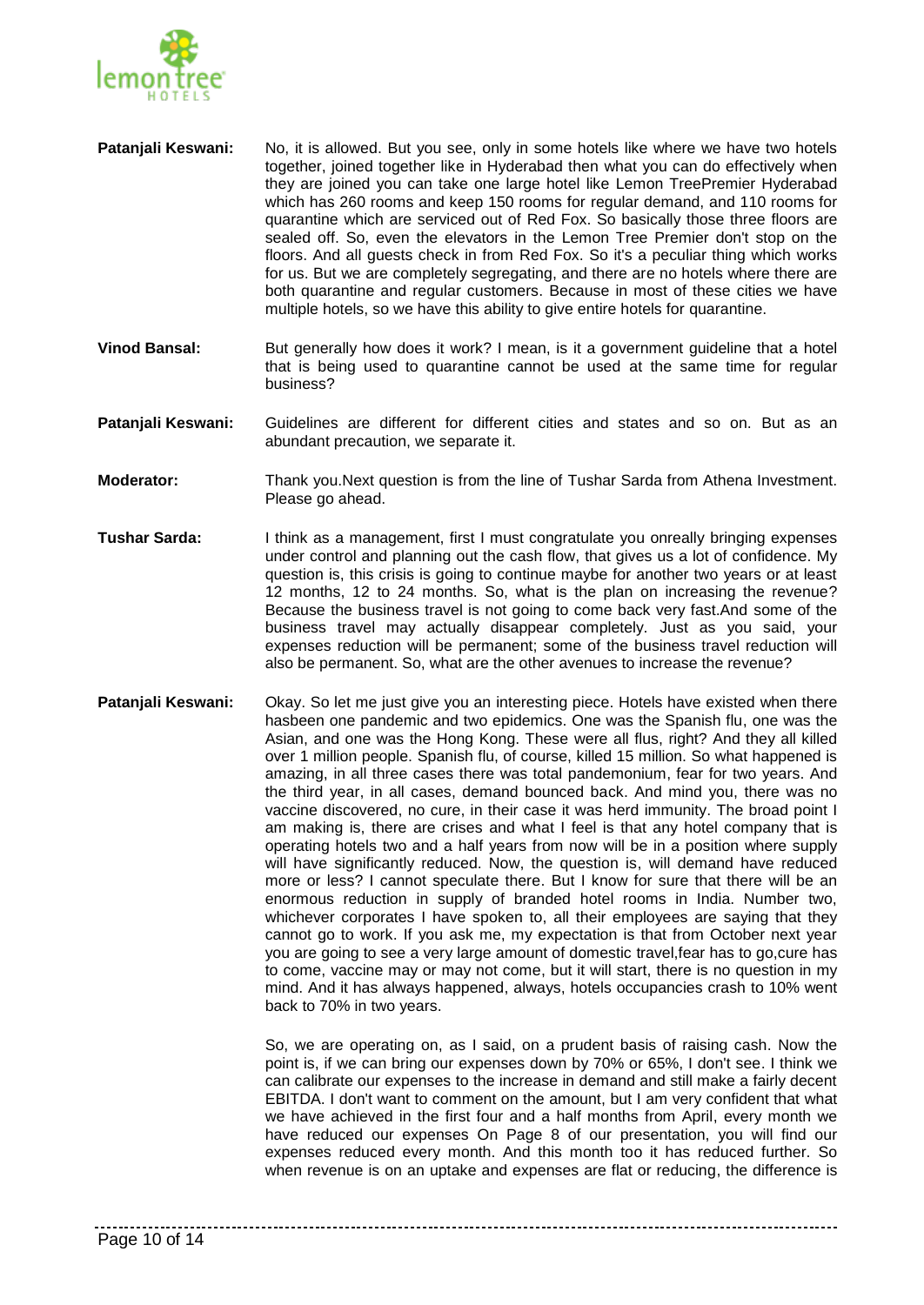

EBITDA for us. So our operating leverage is going to just increase enormously, and we are just waiting for demand to come back, for the fear to get over.

**Moderator:** Thank you. We take the next question from the line of Sumant Kumar from Motilal Oswal. Please go ahead.

**Sumant Kumar:** So my question is regarding the online booking you have talked about. So, can you discuss more about which is the key market we are getting higher online booking the key customersand keysegments also?

- **Patanjali Keswani:** Okay. Before I go forward, let me explain one thing. About 35% to 37% of our business pre-COVID was online, another 30% was large corporates,30% was small corporates or MSMEs, and 10% was others like meetings, incentives, conferences or small blocks. What I am seeing take off, which is very, very encouraging for us, is the relatively higher rate MSME sector. Contrary to what I have been reading, that it's incomplete distress, I find that the large corporates have not started travel other than the business continuity teams that are operating in our hotels in Pune, Bangalore and Hyderabad. But MSME, they have started. And to me, that is an early indication of something to look forward to. Now, Vikram, could you answer this question as to which cities are giving the maximum pickup?
- **Vikramjeet Singh:** So, I think all major metros are showing a fair amount of traction on the online channel, whether it is Aero city, whether it is Gurgaon, surprisingly even Chandigarh and Ahmedabad are showing good traction on the online channel. Bangalore, Hyderabad, needless to say is also doing well. So, we are seeing it across Tier 1 and Tier 2 cities, which is very encouraging. I think Tier 1 the pattern is more on the staycation side; Tier 2 is more of the MSMEthat you mentioned. So that's the broad mix.
- **Sumant Kumar:** Any impact of the newlockdown implemented or slowdown in recovery?
- **Patanjali Keswani:** See, I will give you an example. Bombay had shut down all its hotels, our hotel was still operating and, in some cities, wherever the hotels were operating, the government doesn't shut those hotels down, which is why it is so important for us to operate our hotels. So broadly, what we see is, now that we have 90% of our inventory, obviously, the reason we have opened it is we expect the pickup in those cities where we have opened additional inventory. What I want to emphasize is that this quarter is going to be slightly better than the previous quarter. We will really know what is happening when the infection peaks and then starts reducing. I have no line of sight on that. But I reckon that in the next two months, maybe three months, it will start, the decline will start and the recoveries will be more with the fresh infection, and then I think you will start seeing traction.
- **Sumant Kumar:** So, that's why my question is also, you have already opened 90% inventory, your thought process is, going forward maybe in the coming quarter you will have a better demand. So, in a particular city you have a couple of hotels, so is it possible to operate in one hotel and keeping that hotel's occupancies higher and then opening another hotel?
- **Patanjali Keswani:** Precisely what we are doing.
- **Sumant Kumar:** Okay. So that's fine, but already 90% of inventory is opened?
- **Patanjali Keswani:** Yes. So basically what happened is that some quarantine business reduced and the online business picked up. So, we are doing 1,700 rooms today,of which over 300 rooms are non-quarantine/health/AGP. It means that the other rooms are less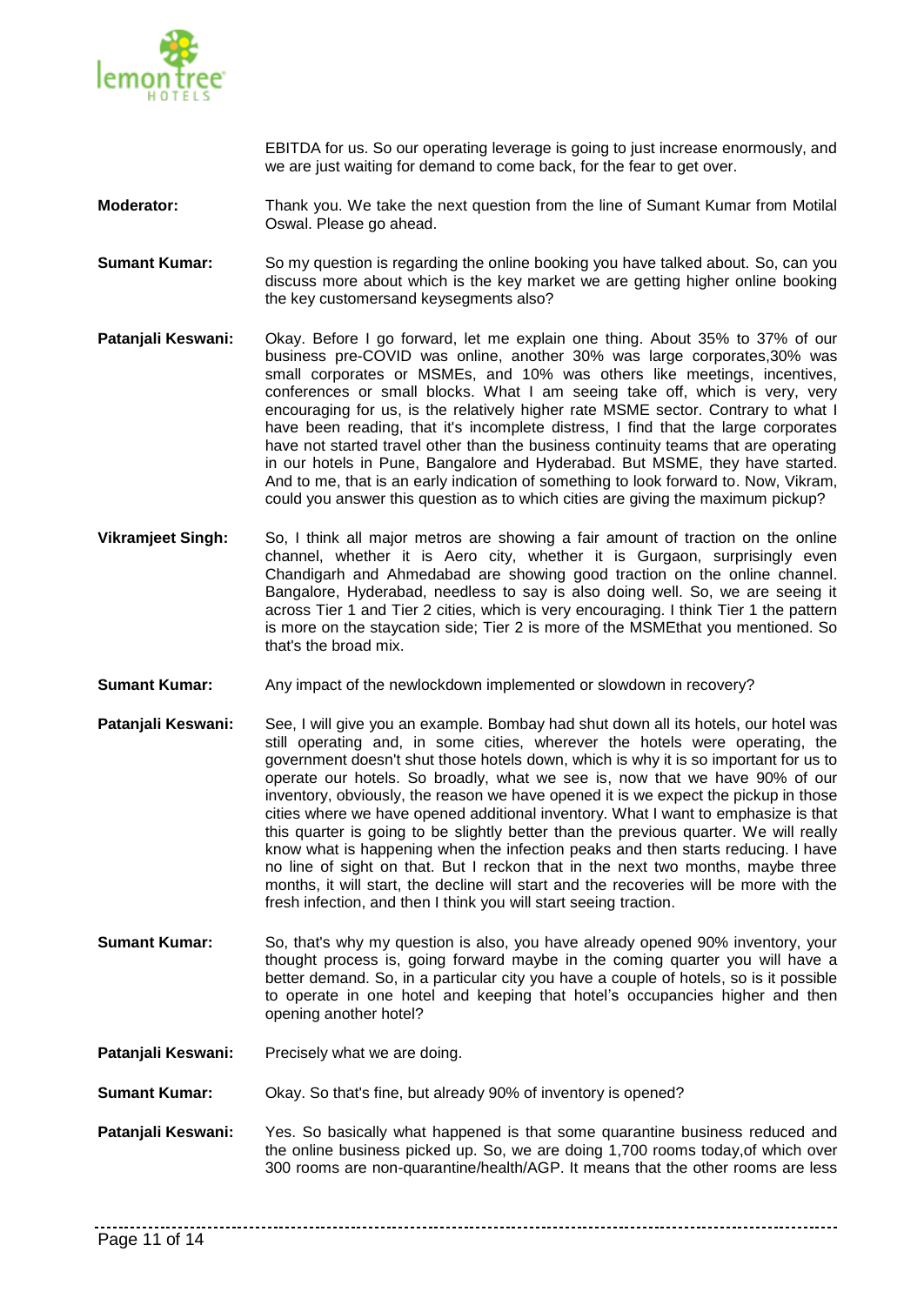

than 1,400 which were 1500 in the last quarter. So, what we are seeing is a substitution of regular normal demand coming in place of the quarantine side. And the new hotels we open are basically geared towards, when we see a pickup of that kind of demand, there was an earlier question of a quarantine hotel, and the other hotel will be for non-quarantine.

- **Sumant Kumar:** Okay. So do you think maybe three, four months from here if the quarantine customer will not be there, the other demand which is coming is going to replace that demand?
- **Pataniali Keswani:** See, it's actually mutually exclusive. If things improve where quarantine is not required and things are coming under control, they will automatically be substituted, because that means the diseases is not going crazy, fear factor comes down, normal demand starts picking up.
- **Moderator:** Thank you. Next question is from the line of Achal Kumar from HSBC. Please go ahead.
- **Achal Kumar:** I had a couple of questions. First of all, what I wanted to understand on the supply side, so you said the supply will decline, is that more of a natural slowdown in opening the new hotels? Or do you think there will be some consolidations and some hotels will go out of business? And that is how the supply will decline? So what are your thoughts around that, how the supply will decline?

And then secondly, related to that, so now of course everybody is in a cash conservation mode, but then don't you think that this is a good time, if you have cash it's a good time for the conversions, because you have properties which are under tremendous pressure and you get a property at a cheaper price. So what are your thoughts around that? If you could please talk about that. Thank you.

- **Patanjali Keswani:** See, we already own 5,200 rooms. And we are building anotherover 700, we are going to go to close to 6,000. I don't think we have appetite to acquire assets. It is true that there is a fund that has been talking to us that says that they will acquire the assets and we will have to manage it. We are looking at that, and I am hoping that in the next two months we will be able todo a teamcheck with them where we will manage their assets. So that will expand our managed hotels. I think, Rattan, you also have a bunch of new owners who have reached out to you to manage hotels, is that right?
- **Rattan Keswani:** Yes, there are about three, four locations that we are talking to. And in addition, five or six hotels are supposed to open early in the year. And also about five projects that were held back, we were supposed to open them in the first quarter and the second quarter, they start to kick in for opening in the third and the fourth quarter.
- **Patanjali Keswani:** Okay. So, although it is obviously very difficult to meet people when there is a lockdown and so on. We are still thinking ahead.And we are not going to put capital to acquire assets. And I think I have said this before, and we want to now grow through management contracts and also making our balance sheet asset-light and moving assets for a possible listing in the next few years. The way we look at it is that, you asked me about supplies, the distress, I know for sure, this assessment has been done by people like HTL, which is how Howrah Travel and Leisure, which owns Smith Travel Research, and their estimate is thata very, very large number of hotels are going to get into very severe stress once the moratorium ends.]

As I mentioned earlier, anywhere from 10% to 25% of the branded hotel rooms in India will shut down.Some may come back, new supply will be very marginal for the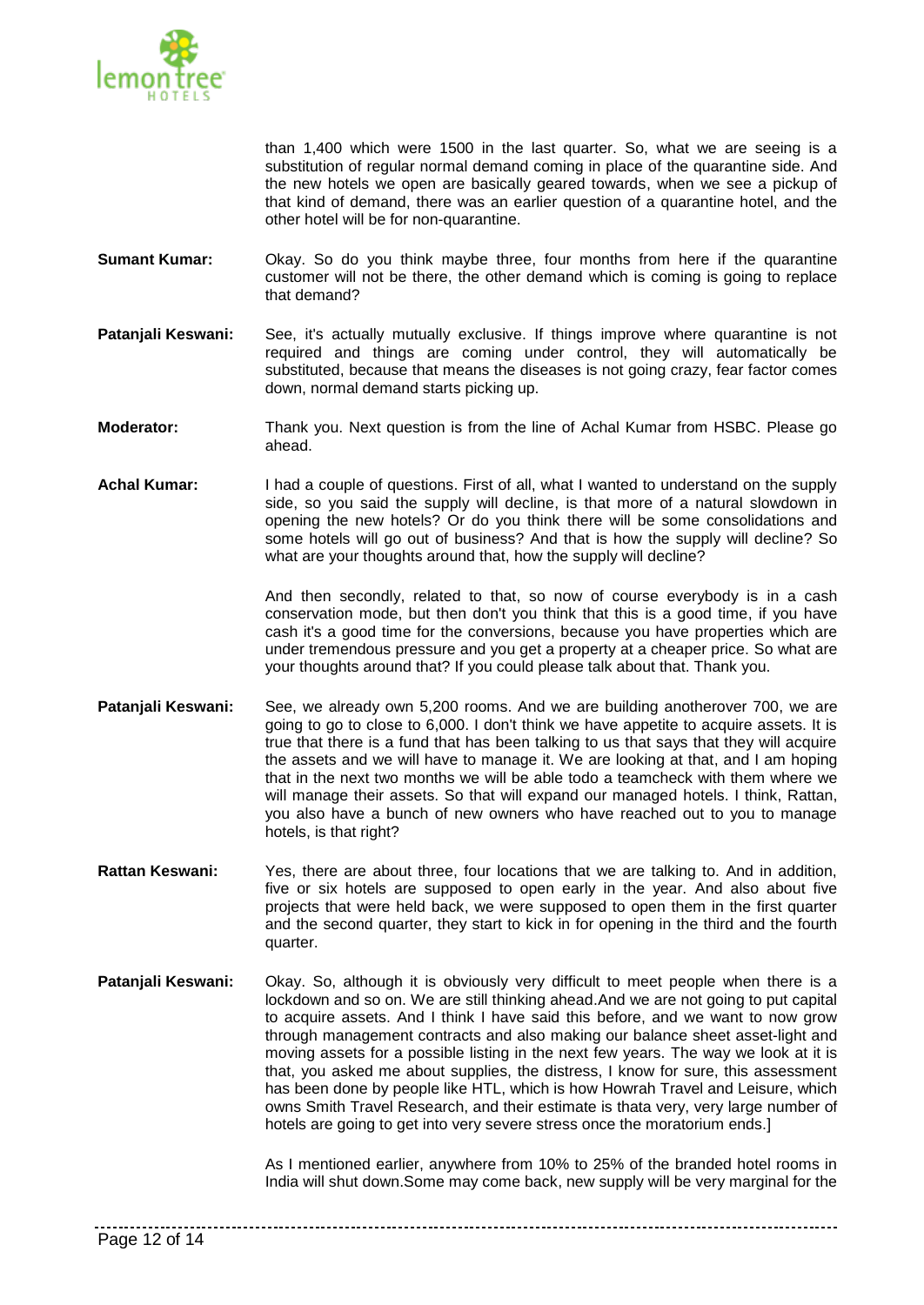

next few years, as far as I know, few people are building hotels or continuing to build hotels. And in fact, there are hotels being converted to offices.As of now there are 160,000 - 165,000 rooms. My reckoning is that two years from now they will be anywhere from 130,000 to 140,000 rooms.

**Achal Kumar:** Right. The other thing what I wanted to understand about the kind of customer's profile, I mean, of course, you just said that SME have started travelling. Andso reading that, the people are actually preferring staycation over flying somewhere out and then taking hotels. So looks like the demand for the flight will still remain low, but then the people wantto drive down to the nearby places and then those kinds of traffic can come, and then the staycation demand as you rightly pointed out.

> So what kind of profile are youlooking at? So what I mean by that, is that, do you expect more people preferring a Lemon TreePremier over the Lemon TreeHotels and Red Fox Hotels? I mean, because we know people probably if they are saving on the flight, they will spend more onthe hotel. So, that is something which I want to understand, if you could please share your thoughts.

- **Patanjali Keswani:** Well, I would say it is mostly upper middle class and above like, I was very pleasantly surprised that when we opened Udaipur, on the first day I think about 10 couples came down from Ahmedabad and they had a couple of drinks and hung out and enjoyed themselves, and I think the rate was also about Rs. 13,000,Rs. 14,000 and one of them took the Presidential Suite at Rs. 40,000. So, that kind of demand will come, we are seeing it in one of our managed hotels which is in Manesar, for example, which is a golf resort we operate with 70 Studios. and on weekends it does 30, 40 rooms a day, and at Rs. 5,000. So people drive from Delhi and go there. So we are seeing that happen, staycations don't necessarily mean it's only within the city, as you said very rightly, it's also within driving distance. And I see that happening gradually. You see, right now the fear is, cases are arising, no peak and maybe community transmission across India, when this comes under control, and I think it will take another three to four months, there will be a fairly significant pickup in demand.
- **Achal Kumar:** Right. So basically you are looking at, I mean, you are expecting that the bookings will happen at the sort of higher end of the properties, right, is that correct?
- **Patanjali Keswani:** Yes, nobody goes for a staycation normally to a Red Fox.
- **Achal Kumar:** Right, okay. Fair enough. Finally, what I wanted to understand is, in terms of room rates, I mean,I think you already spoke, and the corporate demand is going to be sort of very slow, recovering corporate demand is going to be very slow. And international travel is also not happening anytime soon. So do you think due to this kind of profiling, do you think ARR would still remain under pressure for the next 12 to 24 months?
- **Patanjali Keswani:** Difficult to say, because the ARR is a function of which segment to target and what is their ability to negotiate. So, if you ask me,MSME as a segment which is large for us, have the least negotiating power, it is typically people who belong to the gig economy, self-employed professionals, people who come to meet some clients, so on and so forth. And their rate is normally higher than within the large corporates. So, it depends on how this plays out. As I said, we are planning for the worst, but we have certain expectations, which is obviously significantly better than the worst. The plan is for worst case let's assume that this will go on for 24 months, I don't expect at all that it will be the case, but I am just being extra cautious my expectation is, there will be recovery in domestic demand within six months.